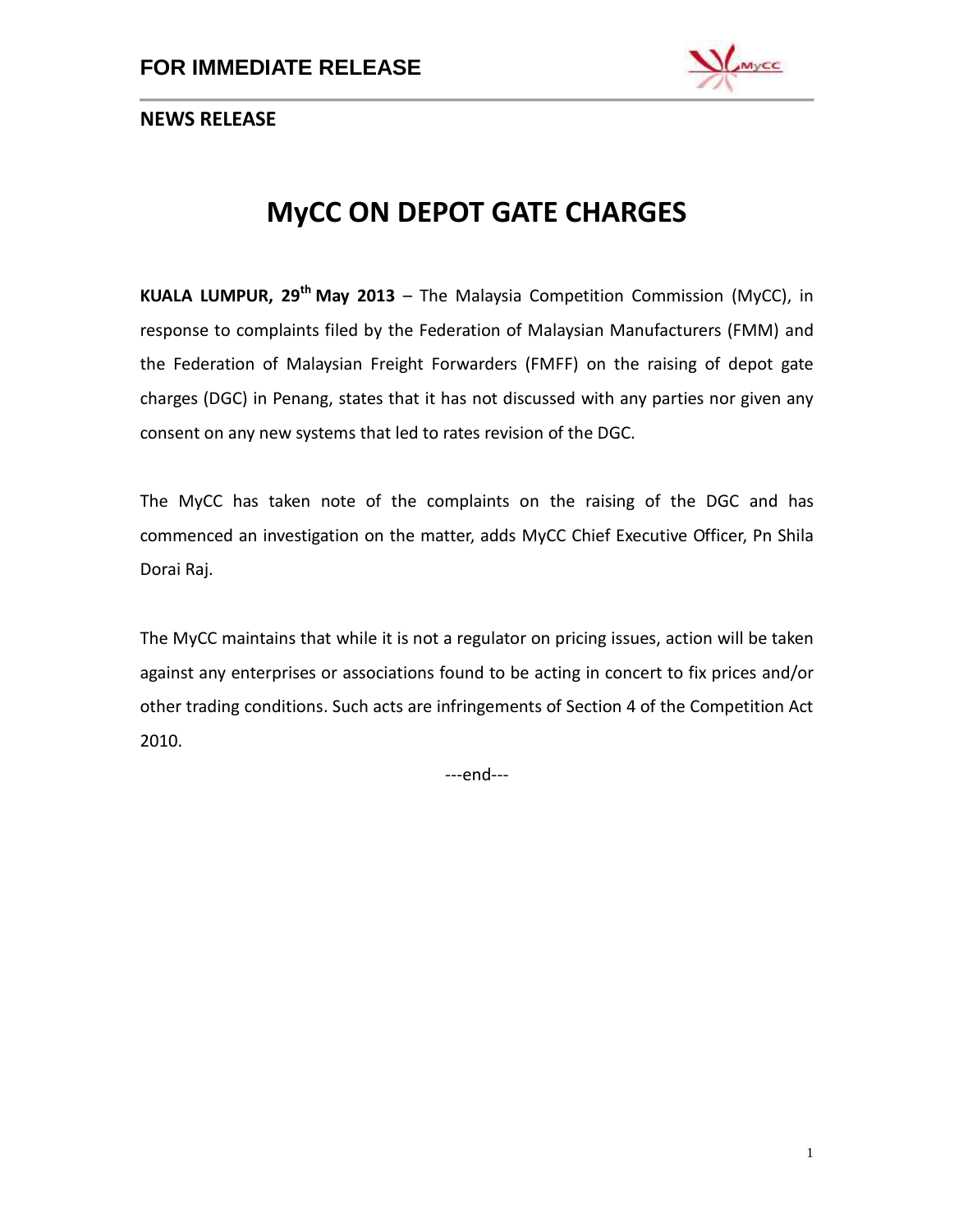

**For media enquiries, please contact:** Rowena Wong Email : [rowena@mycc.gov.my](mailto:rowena@mycc.gov.my) Telephone : +603 2273 2277 ext 111 **Corporate Communication Unit Malaysia Competition Commission**

### **About Malaysia Competition Commission (MyCC)**

Established in June 2011, MyCC is an independent body responsible for enforcing the Competition Act 2010, which was implemented to create healthy competition which would in turn stimulate productivity and innovation, thus creating wider choices of products for consumers with better quality and reasonable prices.

The Act applies to all commercial activities undertaken within and outside Malaysia that affect competition in the Malaysian market. It provides a regulatory framework including powers to investigate, adjudicate and impose penalties on the perpetrators of the competition laws.

For more information on the Act and MyCC activities, log on to [www.mycc.gov.my.](http://www.mycc.gov.my/)

#### **Notes to Editor:**

#### **Information on Section 4 of the Competition Act 2010** *Section 4: Prohibited horizontal and vertical agreement*

- 4. (1) A horizontal or vertical agreement between enterprises is prohibited insofar as the agreement has the object or effect of significantly preventing, restricting or distorting competition in any market for goods or services.
	- (2) Without prejudice to the generality of subsection (1), a horizontal agreement between enterprises which has the object to—
		- (a) fix, directly or indirectly, a purchase or selling price or any other trading conditions;
		- (b) share market or sources of supply;
		- (c) limit or control—
			- (i) production;
				- (ii) market outlets or market access;